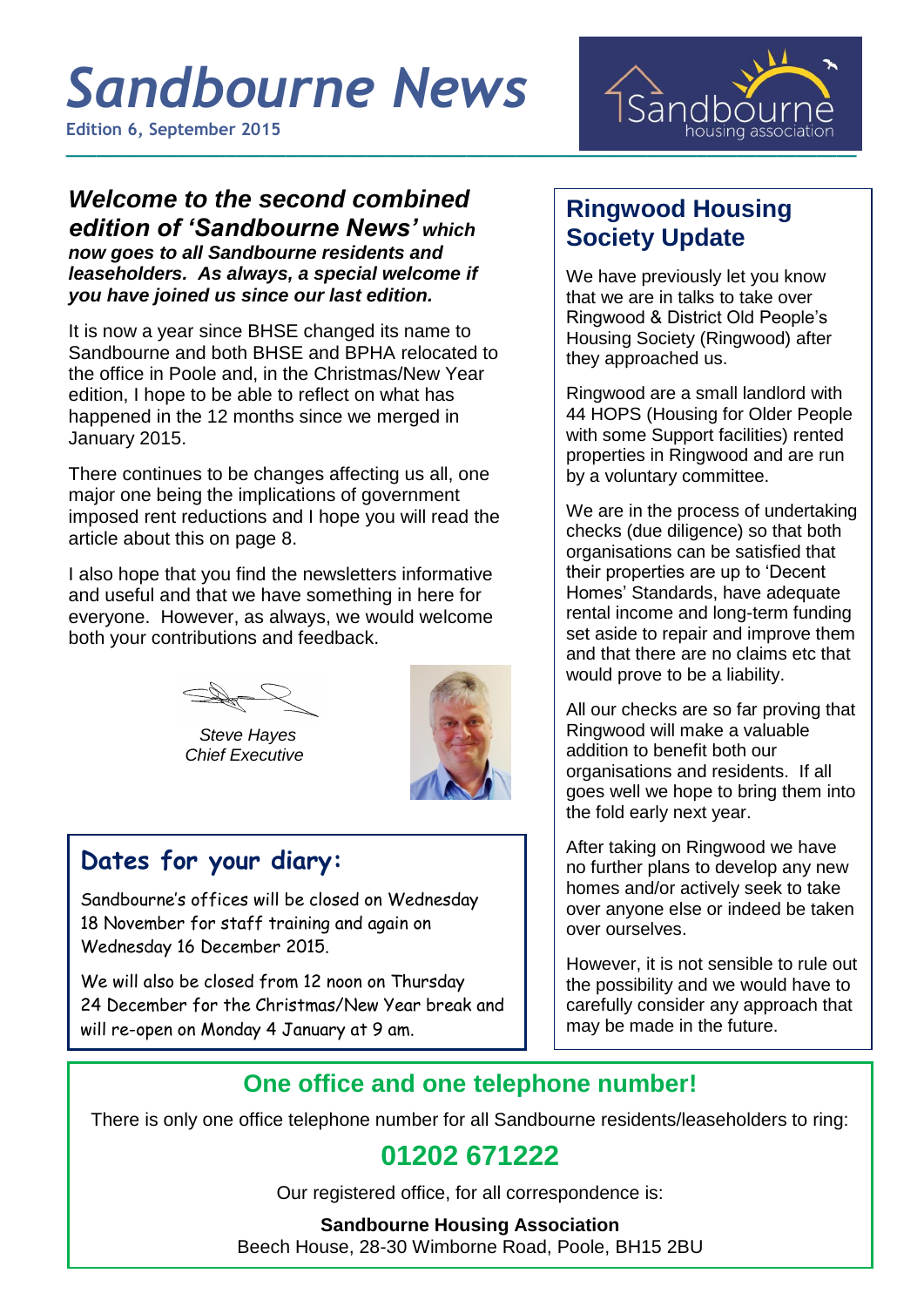### **Sandbourne Staff and Contacts**

### **Management team**

**Chief Executive Fiona Ferenczy Steve Hayes Director of Finance** [\(steve@sandbourne.org.uk\)](mailto:steve@sandbourne.org.uk) [\(fiona@sandbourne.org.uk\)](mailto:fiona@sandbourne.org.uk)





### **Housing and maintenance team**

**Housing Services Manager Housing Officer<br>Simon Raine Manager Manager Sharon Doran** [\(simon@sandbourne.org.uk\)](mailto:simon@sandbourne.org.uk) [\(sharon@sandbourne.org.uk\)](mailto:sharon@sandbourne.org.uk)



**Sharon Doran** 





**Maintenance Manager Manufacture Manager Maintenance Manager** [\(brian@sandbourne.org.uk\)](mailto:brian@sandbourne.org.uk) [\(chris@sandbourne.org.uk\)](mailto:chris@sandbourne.org.uk)



### **and, finally, the office team**

**Finance Officer Contract Contract Contract Contract Contract Contract Contract Office Manager John Wright Annina Cooke** 



[\(john@sandbourne.org.uk\)](mailto:john@sandbourne.org.uk) [\(annina@sandbourne.org.uk\)](mailto:annina@sandbourne.org.uk)



**Administrator Gail Phillips** [\(gail@sandbourne.org.uk\)](mailto:gail@sandbourne.org.uk)



#### **Visiting the registered office:**

Please note that an appointment should be made before visiting the office. This is to ensure that someone will be available to see you.

**Office hours are from 9am to 4pm, Monday to Friday** (except for English statutory and public holidays and the Christmas/New Year shutdown)

**Calls to the registered office number may be recorded for information and training purposes**

An answer phone service is available outside of office hours or when the lines are busy

Email: [info@sandbourne.org.uk](mailto:info@sandbourne.org.uk) [www.sandbournehousingassociation.org.uk](http://www.sandbournehousingassociation.org.uk/)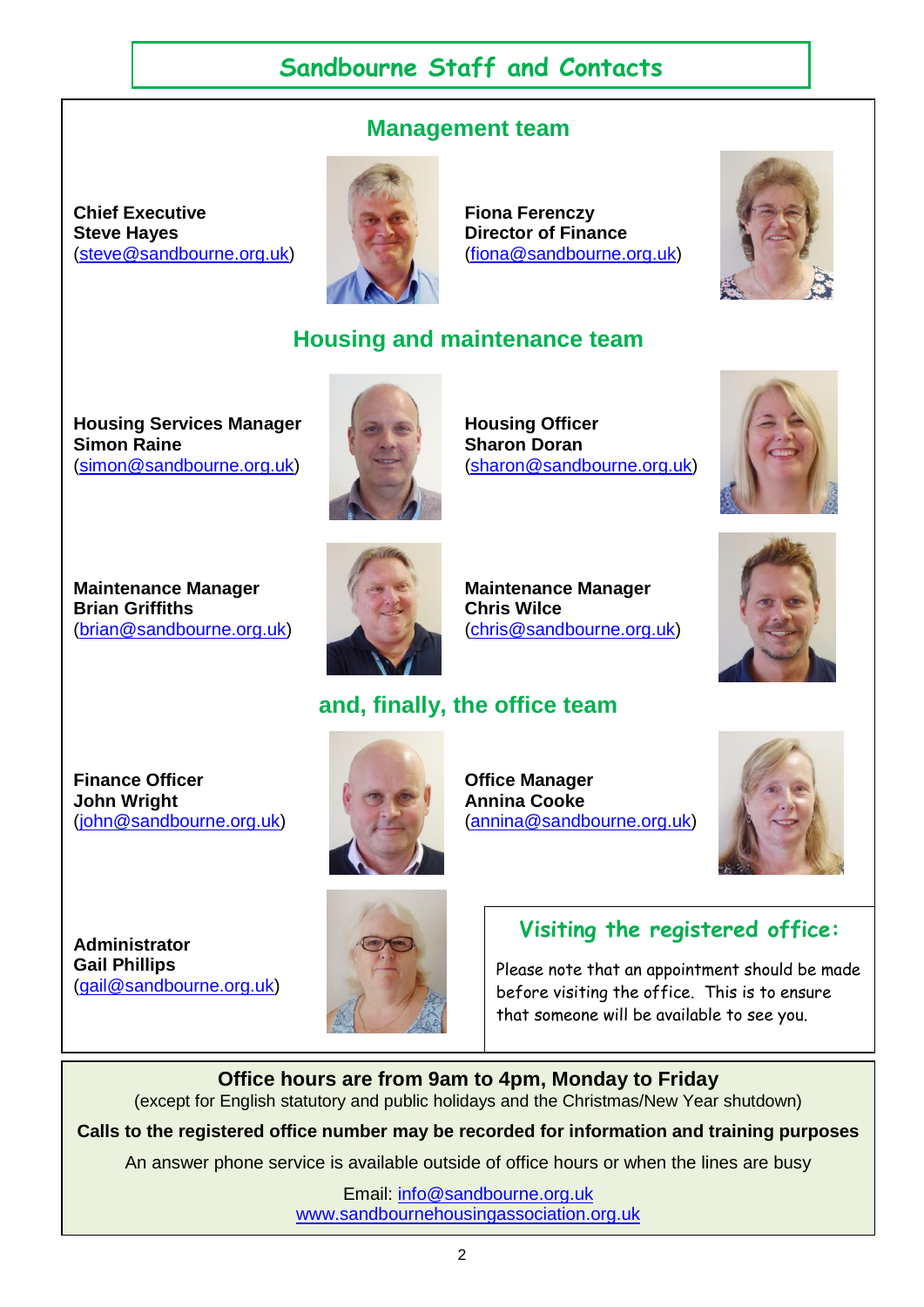Reference in this Newsletter to '**HOPS**' – this is the term used for our blocks of flats at Craigleith, Belle Vue and Stourwood Avenue in Bournemouth. HOPS stands for 'Housing for Older People with some Support facilities'. We may also refer to HOPS as our 'over 60s'.

### **A quick guide to who residents should contact for what:**

#### **Housing Services Manager/Housing Officer (Simon and Sharon) – housing related queries, ie:**

- Anti-social behaviour
- Arrears rent/service charges
- Complaints
- Direct Debits
- Estate issues
- Grounds maintenance and gardens
- Guest room bookings (HOPS schemes)
- Housing Benefit
- Leaseholder queries
- Mutual exchanging with another resident
- Pets
- Rent and rent statements
- Service charges
- Terminating your tenancy
- Transferring to another property

#### **Maintenance Managers (Brian and Chris) – repairs and maintenance related queries, ie:**

- Inspecting empty/vacant properties
- Key replacements (HOPS only)
- Lifts (HOPS only)
- Planned maintenance and redecorations to communal areas
- Repairs:
	- reporting for your own property
	- reporting for communal areas
	- reporting faulty communal laundry equipment (HOPS)
	- chasing outstanding repairs
	- feedback surveys
	- minor repairs
- Safety checks:
	- electric and gas
	- emergency exits and lighting
	- fire alarms and smoke detectors

#### **Chief Executive and Director of Finance (Steve and Fiona)**

 By appointment only, via the Administrator, if other channels have been exhausted (for example for complaints)

#### **Administrator (Gail) – for general enquiries not covered above**

Newsletter items and articles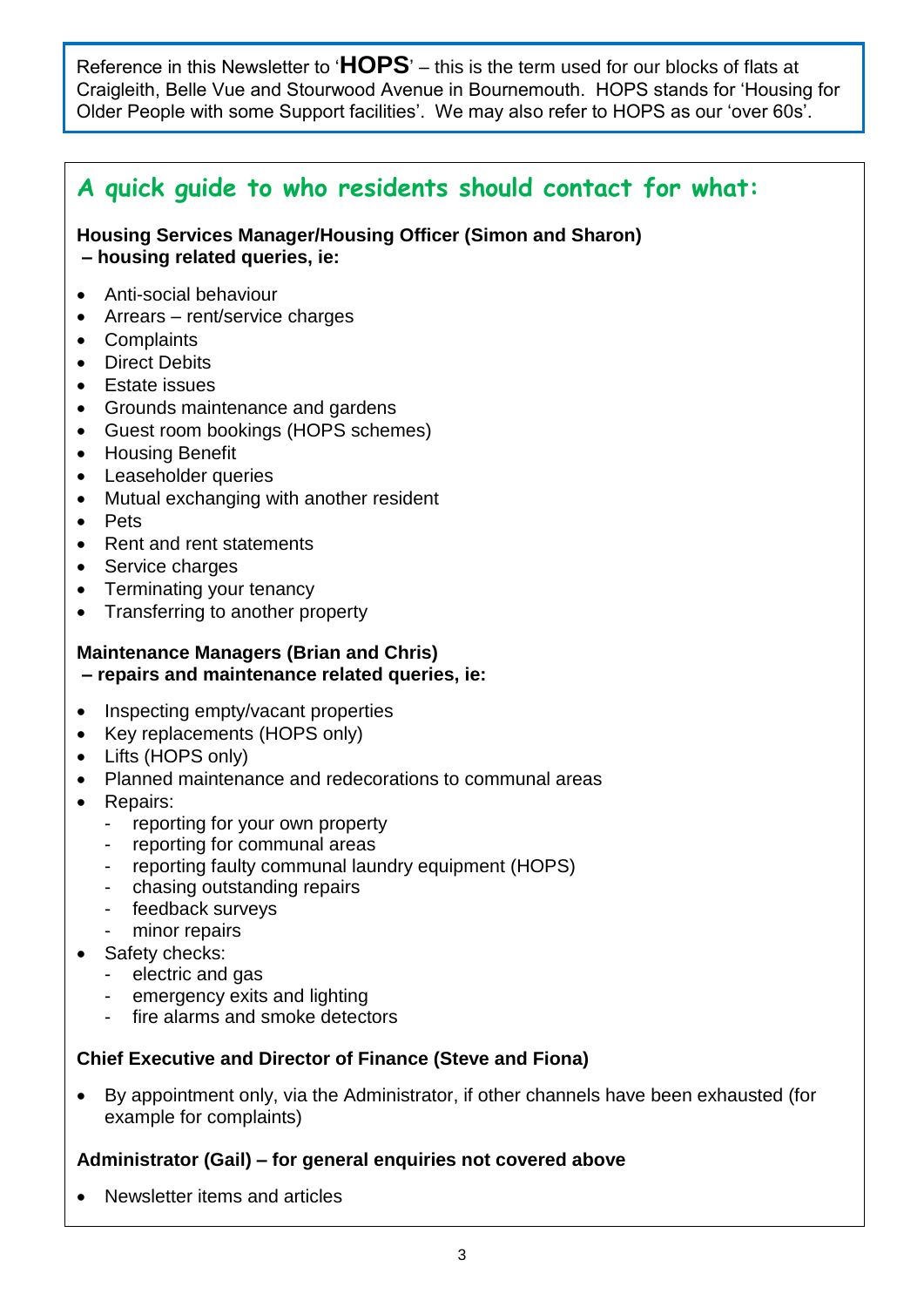### **A few updates …….**

### **Universal Credit**

We promised to keep you posted on this. However, there is currently no update other than to say that this probably won't come into effect in our area until 2017.

### **The Right to Buy**

There is currently nothing further to report on where the government is at with this and how it may affect Sandbourne residents. The government say that they will announce their plans this autumn.

As soon as we hear something, we will let you know.

### **Our newly converted properties - update**

On the HOPS side, we are really pleased that our three new flats at Woodlands and one flat at Highfield in Bournemouth are now all occupied and we hope those residents are enjoying their new home. As part of the conversions, the new drop-in room at Highfield should be up and running soon.

There is just one more HOPS conversion taking place where works started on 7 September and should last six weeks. It will be good to be able to provide yet another home for someone at Craigleith.

On the general housing side, our two new two-bedroom flats on Ashley Road will be going to final planning on 18 September and we hope to be able to let those flats as soon as we have confirmation of their final approval.

This now makes a total of 419 Sandbourne properties with the one extra flat to be added when completed at Craigleith.

### **You asked for and we did ….**

As part of your feedback we managed to finally get BHSE removed from your rent statement and on allpay documents and they should now read 'Sandbourne'. Some things take a little bit longer to sort than others, but we'll get there in the end.

We've also arranged that former BPHA residents who pay by direct debit will now have their payments automatically redirected to the joint Sandbourne bank account rather than the old BPHA account. You don't have to do anything – it's all done for you.

### **Changes to the Sandbourne Board**

Colvin Aldous, former BPHA Resident Board Member has unfortunately had to resign on health grounds and we'd like to thank him for his contribution over the years and wish him well.

In addition, as part of the arrangements leading up to the Ringwood and District Old People's Housing Society merger, two of their Committee Members have been co-opted onto the Sandbourne Board. These are Fran Bowen, their Chairman, and Graham Ball. In addition, Ringwood has now co-opted five Sandbourne Board Members onto their committee.

We now plan to hold an event in the New Year and invite all residents, giving you an opportunity to meet our Board Members. This is likely to be combined with Sandbourne's Annual General Meeting (AGM) and we will let you have details as soon as arrangements have been finalised.

### **Resident Shareholder Vacancies**

In August 2013 the Board agreed that one-third of Sandbourne's shareholders could be residents and we currently have two vacancies.

If you would like to be considered to become a resident shareholder please contact the registered office for more information and an application form. It costs £1 to apply and this is non-refundable. Unlike private companies, no dividends are payable as Sandbourne is registered as a Community Benefit Society under the Co-operative and Community Benefit Society and Credit Union Act 2014 with charitable status.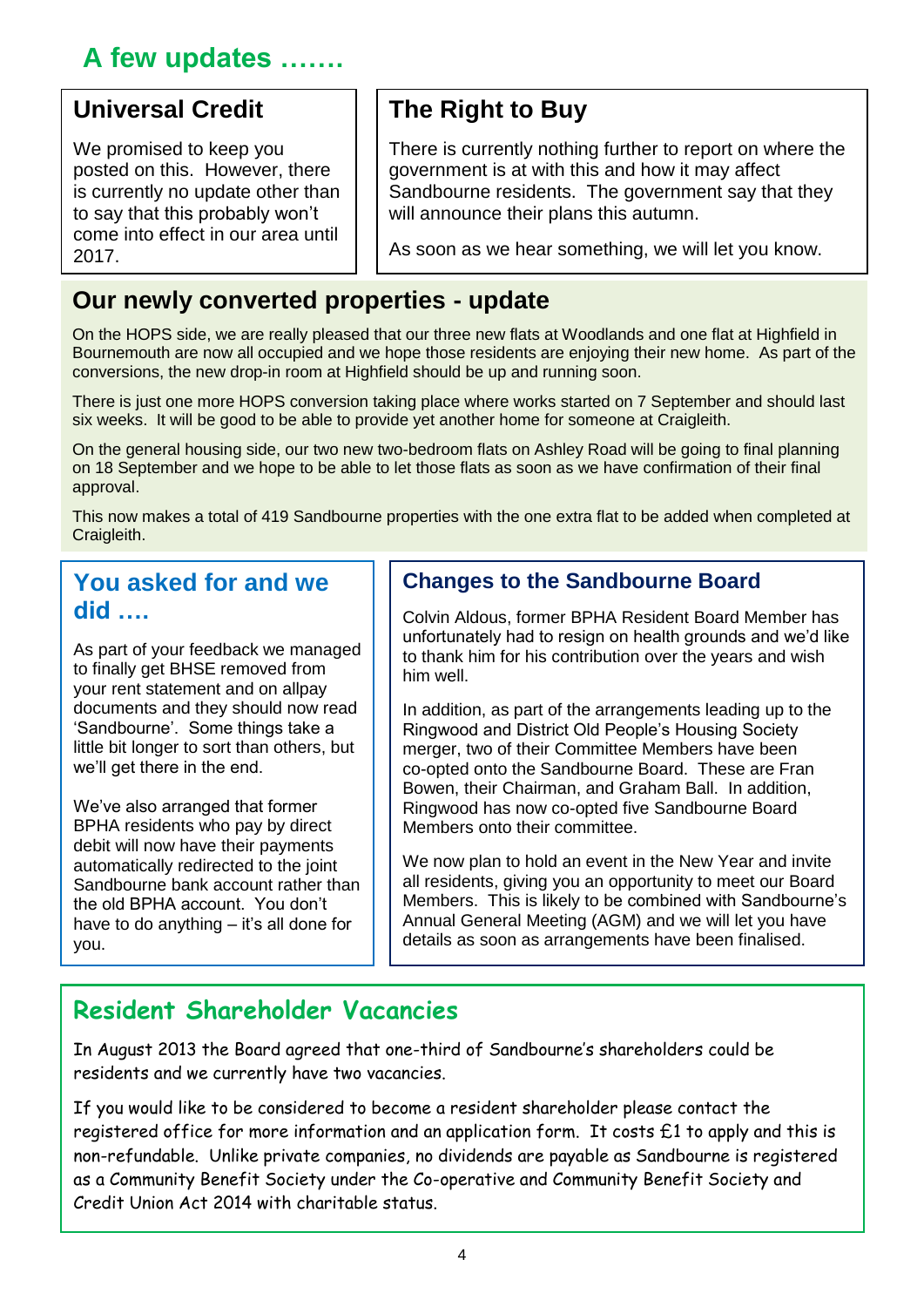### **New Leaflets**

In addition to Sandbourne's Policies, we have now produced some leaflets on the following subjects, which are available to all residents on request:

- **Acting Reasonably** Your guide to how we deal with unacceptable behaviour
- **Complaints** Your guide to considering what is a complaint and how to go about reporting it
- **Recharges Guidelines** Paying for chargeable repairs to your home

If you would like copies of any of the above, please contact the registered office. HOPS residents can pick these up from the drop-in rooms. We will also post these on our website.

We are planning to produce other leaflets and would welcome your views on what you would find useful.

### **Fridge magnets and calendars ….**



All former BHSE (HOPS) residents have been provided with fridge magnets. If you are a former BPHA resident and would find one of these useful, please contact the registered office and we'll arrange to get one to you.

Similarly, former BPHA residents have always received a small wall calendar at Christmas. We will now extend this to our HOPS residents and we will enclose one with the Christmas newsletter. We would be interested to know if you find this useful.

### **Have you changed your contact telephone number(s) recently and do you have an email address?**

If so, have you told us?

Life was very simple in the days of just one landline telephone number per household but we increasingly face problems contacting residents now we're in the age of multiple mobile phones and email addresses in addition to the landline.

If you know you've changed your contact details recently, please let us know, ideally by emailing us at [info@sandbourne.org.uk,](mailto:info@sandbourne.org.uk) or by writing into or ringing the registered office.

### **Phoning Sandbourne – response times ….**

Our normal office opening hours are from 9am to 4pm and, during this time, our aim is always to answer our phone by the eighth ring. Although this is not always possible (we only have two phone lines and limited staff to answer them) it should always be possible for you to leave a message.

Not only do we have our office voicemail on outside of office hours, we also have a recorded message set up for when our phone lines are busy or for the odd occasion when there is no-one available to take your call.

When you do get through to us and the person you want to speak to is out, we're happy to take a message and aim to get a call back to you as soon as they are available. However, this may not be the same morning, afternoon, or day as our housing management and maintenance teams are out on site for a large majority of their time, including for pre-arranged appointments, and may not be able to call you back until they are next in the office and have access to the housing records.

### **Surveys**

**Some of you will be used to receiving satisfaction surveys following repair works carried out by our contractors. We now plan to extend this by having a rolling programme of satisfaction surveys covering different aspects of Sandbourne's services. We will tell you more soon and hope to send these out with future editions of the newsletter.**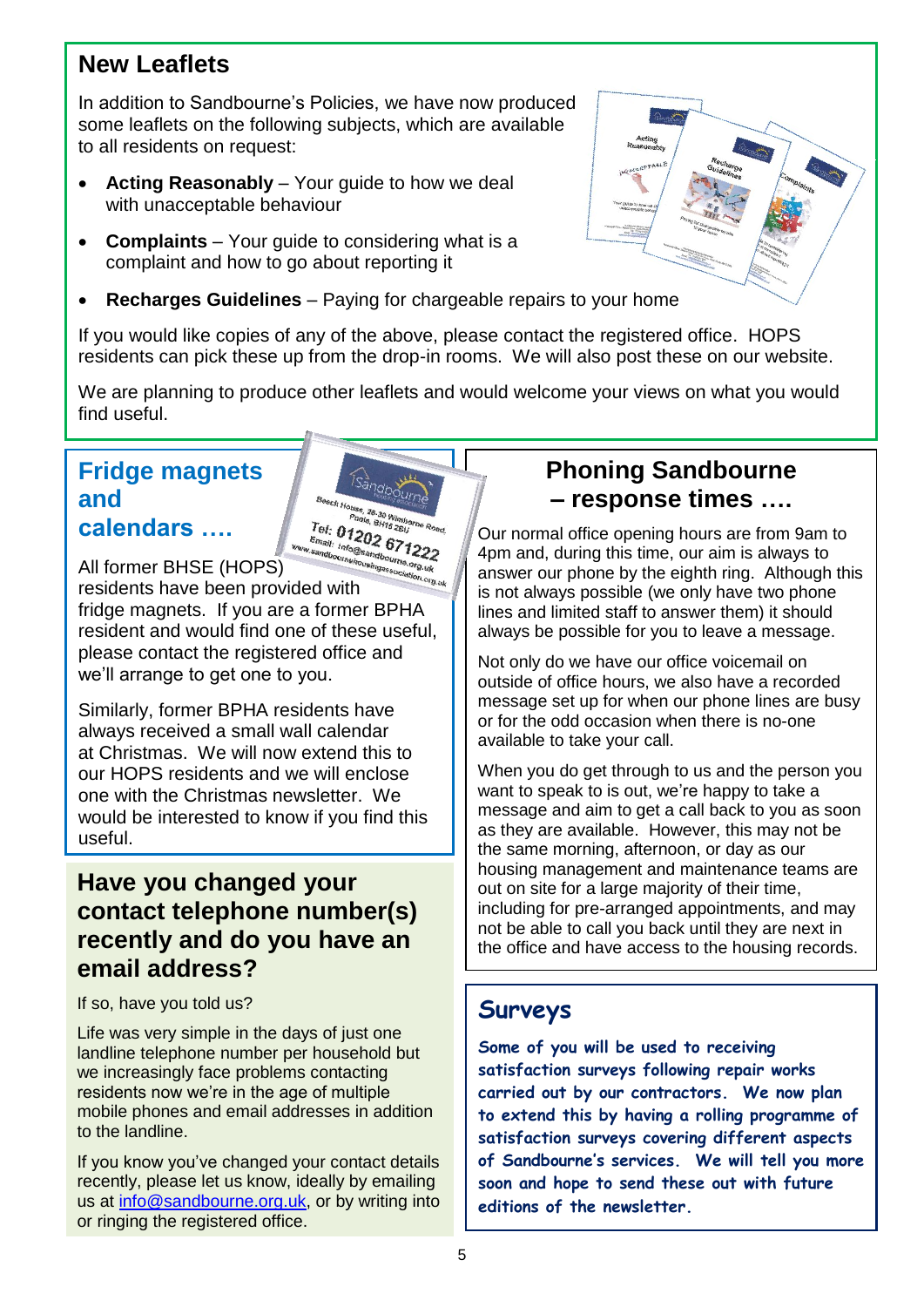### **Bournemouth Careline - 01202 452795**

Our **general housing** (former BPHA) residents are advised to ring Bournemouth Careline if they need urgent assistance with an emergency repair when the office is closed.

Our **HOPS residents** at Craigleith, Belle Vue and Stourwood Avenue are advised to use their Tunstall pull cords in an emergency.

**Please do not ring Bournemouth Careline for non-urgent repairs etc; ring the office.** 

### **Repairs – who's responsible for what?**

#### **General family and HOPS residents only: [Leaseholders (owners and shared owners) have a full repairing lease]**

The following are examples of the types of repairs we are responsible for:

- Maintaining:
	- the external structure of the building
	- door and window locks
	- door entry systems in blocks of flats
	- the communal grounds, except for houses
	- communal aerials, except for houses
	- property boundaries, where Sandbourne is identified as being responsible
	- heating appliances and flues, ie water and space heating
	- electrical sockets and wiring
	- sanitary ware, ie toilets, basins and baths
- Replacing:
	- glass in windows/doors, except where the breakage has been caused by the tenant, their family or visitors
- **•** Decorations:
	- external redecorations
	- decorations and repairs to communal areas

These are some of the things that you are responsible for:

- Bleeding radiators
- Replacing toilet seats
- Cleaning and replacing shower heads and hoses, kitchen and other sink plugs
- Replacing light bulbs
- Maintaining electrical appliances, except where the appliance has specifically been identified as belonging to Sandbourne
- Replacing internal doors and door furniture, but please check with us
- Damage caused by neglect or mis-use of the property by the tenant, their family or visitors.

However, if in doubt, please contact the registered office and speak to one of the maintenance team.

### **Infestations …..**

We have just been through the summer with all the usual problems of infestations of ants, wasps, etc, not to mention the pigeons and seagulls.

However, we would just like to remind you that such issues are normally the responsibility of the resident, unless they are within the communal grounds of our properties.



When it comes to birds, our hands are tied as we can't legally disturb birds during the nesting season as it is a criminal offence to do so. We will, therefore, cut back trees at the appropriate time of the year.

### **Fire door closures - flat doors**

We have recently received advice from the Fire Service about fire door closures in individual flats.

If you have removed the closure from your flat door then you must re-instate this under the fire regulations. We can arrange this but we may have to re-charge you.

As your front door is a fire door, you should keep it shut when not in use. Failure to do so could compromise the security of the building as well as the lives of others.

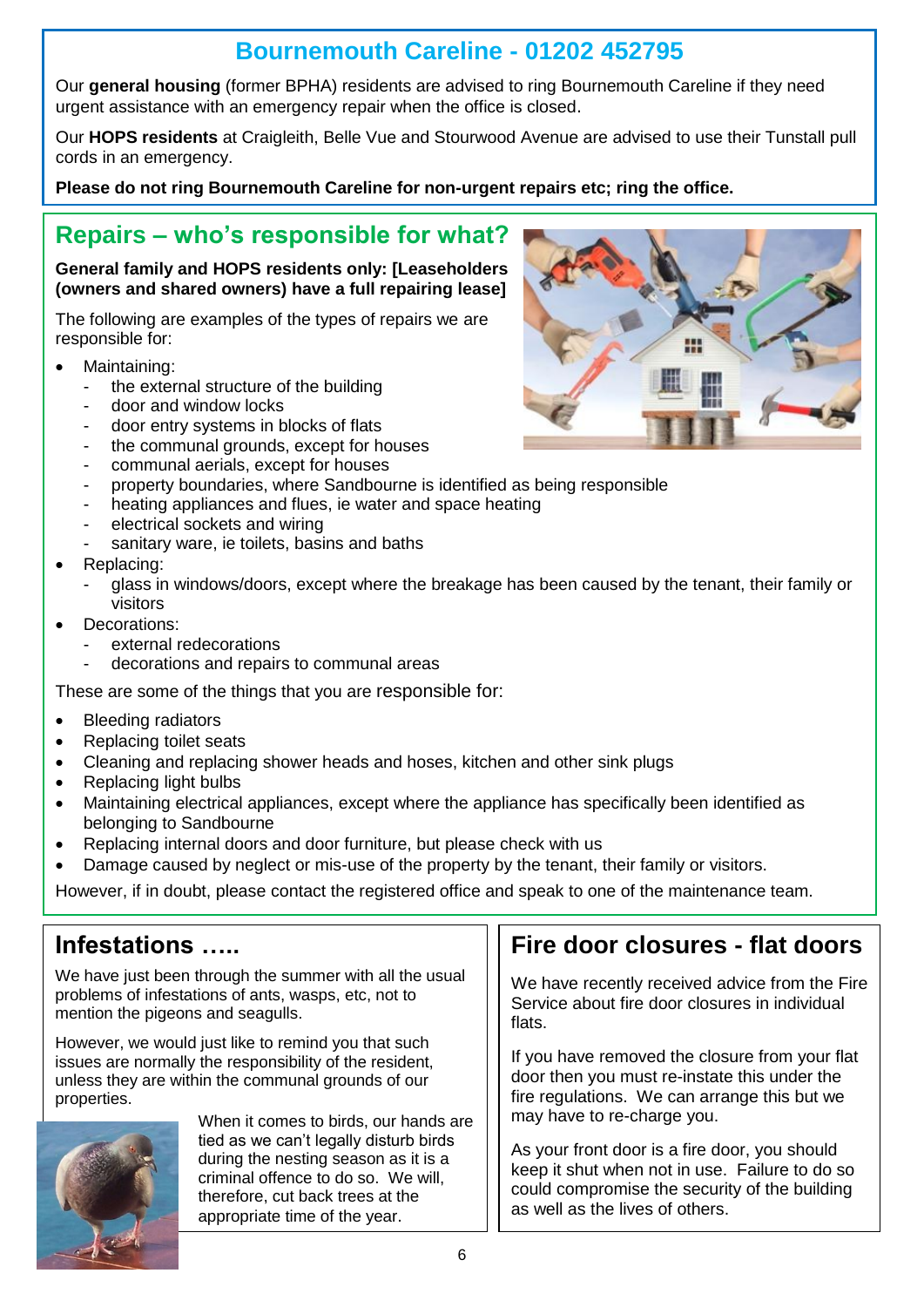### **Preventing damp and condensation**

It's coming up to that time of year when the heating goes on, the windows get closed when we're cooking or showering, it's hard to dry washing and the damp and condensation problems start.

The cause of condensation is usually lack of adequate ventilation as moisture and humidity levels increase, which turns into water (condensation).

Here are some tips to help prevent this:

- 1. Where possible, try to dry clothes outside or, where there are communal laundries use the driers, and avoid drying clothes indoors.
- 2. If you have your own washing machine/tumble drier, make sure the room is properly ventilated, ie keep doors and windows open when in use.
- 3. When showering, bathing or cooking, keep the door closed and/or use the extractor fan if you have one or open a window. It could take up to 15-20 minutes for the steam to clear.
- 4. Covering saucepans with a lid can also help prevent steam and condensation.
- 5. We always discourage the use of portable gas and paraffin heaters as, not only are they a health and safety hazard, they also cause condensation.
- 6. Prevent condensation turning into mould by wiping down wet surfaces where water has settled in the bathroom and kitchen.
- 7. Try to keep a minimum amount of heating on throughout your home to avoid drastic temperature changes.
- 8. If possible, keep a window slightly open when using a room as even breathing creates condensation!

Did you know that moisture is formed by simple daily living? The following shows how much water vapour is created by these day-to-day activities:

Using a tumble drier = 4 litres; cooking = 2 litres; taking a bath or shower = 1 litre; and two adults breathing  $= 2$  litres!



### **Security of your home ……**

We have stressed in previous editions of the newsletter the importance of not letting strangers into your blocks of flats or, indeed, into your home.

(In blocks of flats, you should ensure that communal entrance doors are kept securely closed and that you do not let anyone into the building unless you are sure of their identity.)

However, probably what we didn't stress is the importance of keeping your main front door closed and/or locked.

There are a several security and health and safety reasons for this, for example:

- if a stranger was inadvertently let into your block and your flat door was open, there would be nothing to stop them entering your home; this could result in theft or damage to your property, or even harm to you;
- if you had left your front door open and a theft occurred, there is a likelihood that this could invalidate your insurance; and
- if a fire were to break out in either your flat or the corridor, fire could spread quickly from one area to another. It is therefore vital that fire doors are kept closed to stop the fire spreading - your main door is a fire door and should be kept closed when you are not using it.



Please keep yourself and your property safe – you wouldn't leave your front door open if you lived on a main road, so please don't leave it open on a quiet road or in a block of flats!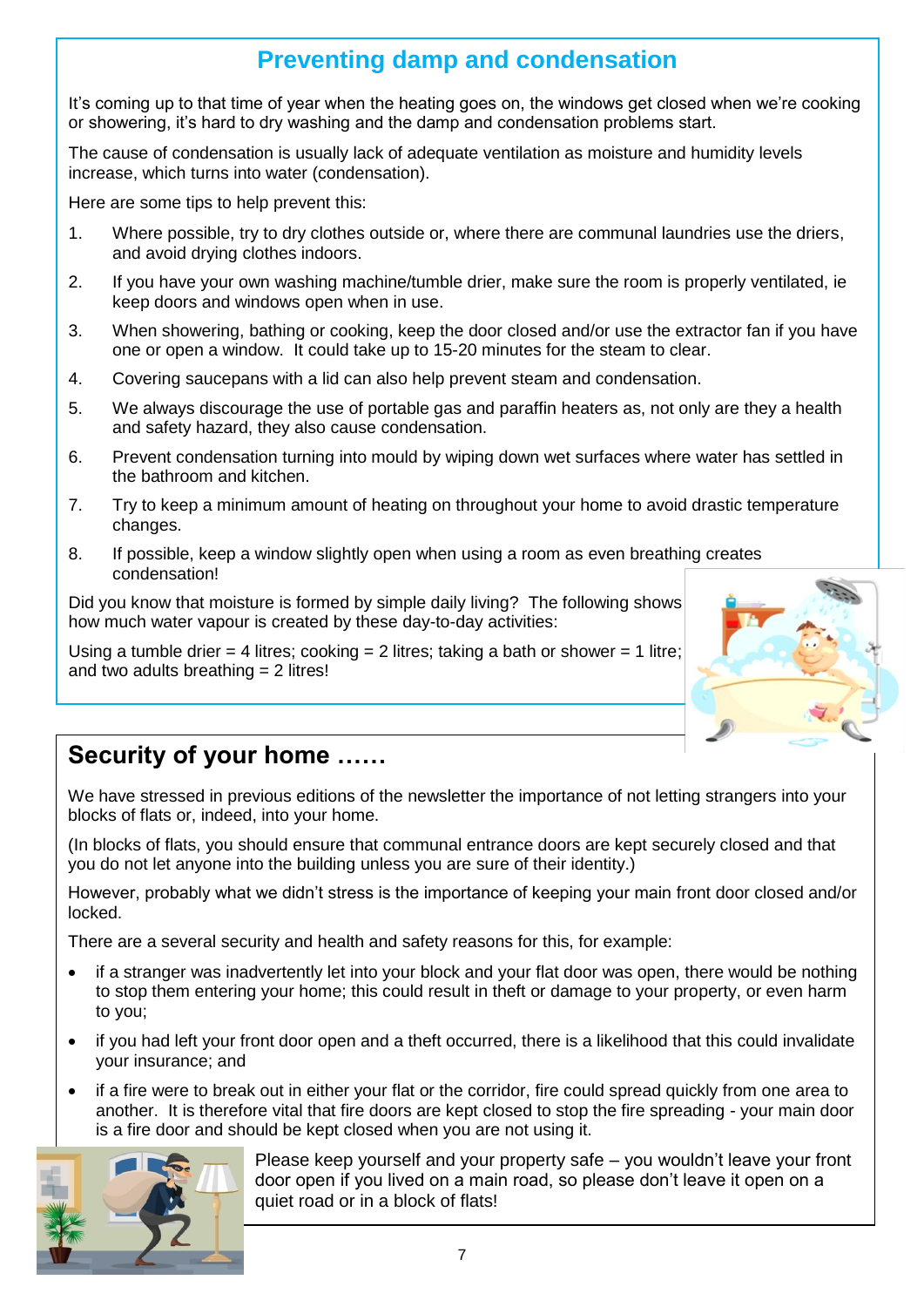

### **Government imposed rent reductions - what does this mean?**

The government announced in the budget that all social landlords have to reduce their rents (excluding service charges) by 1% a year from rent reviews due after 1 April 2016 and the same for the next three years, with no certainty as to what will happen after then.

That changed the previous rent formula agreed in 2013 that rents would increase by September inflation (CPI) plus 1% each year for the next 10 years.

This means that, in effect, after the four years of rent reductions we, along with all other social landlords, will have an estimated 12% less rental income than we had budgeted for to do what we need to do. In cash terms for Sandbourne that means that we will have permanently lost over £750,000 that would have otherwise been available to spend on maintaining your homes, providing services and/or providing new homes for people in need.

#### **How will this affect you?**

Housing is a business that runs on a short, medium and long-term basis. The properties (assets) need to be managed (tenancies, services, etc) and maintained (repairs, replacements and improvements) for their lifetime. This, in accountancy terms, is about 100 years. We therefore need to plan for the short, medium and the long-term as to what income we need to have and are likely to have to spend on what is required in the short, medium and longer term. We, the managers, have to satisfy our Board, Regulator and banks, etc that we remain a viable business that will meet our legal requirements in the short, medium and long-term.

We do not make profits and anything that we do make as a 'surplus' is either set aside for future major expenditure and/or is ploughed back into running the business. We operate on very tight margins as our income (rent) is fixed by government regulation but our expenditure, such as repairs, is not predicable with any certainty and therefore not easily controlled.

We will now, therefore, need to increasingly look very carefully at all levels of expenditure. We will probably need to stop the "nice but not essential to do's" and may need to put other non-essential works back to ensure that we can continue to 'live within our reducing means' and continue to meet our legal obligations eg 'Decent Homes' Standards, repaying the loans that we owe to the banks and keep within our covenants.

However, I would re-assure you that we continue to be a viable business. The merger has improved our overall position to what it would have been if we had not merged, which was one of the main reasons for the merger.

### **A few fact and figures …..**

Since the last newsletter in May:

**Tenancy enforcement:** We served two legal Notices to Quit for anti-social behaviour, attended court and obtained a Possession Order for rent arrears and evicted two tenants for rent arrears and anti-social behaviour.

**Repairs:** We have ordered 250 repairs for HOPS properties and 450 repairs for general family properties.

**Lettings:** We have housed five new general family tenants, 16 new HOPS tenants, had re-sales of two leasehold properties (no residents increased their share by purchasing an extra percentage of their shared ownership property), plus three tenants have mutually exchanged (swopped their homes) with another tenant.

**Waiting List for our HOPS properties:** We hold a waiting list and currently have 120 applications registered on it. From 22 July 2015 applicants must be a minimum age of 60 and have a local connection with Bournemouth Council area. 14 HOPS tenants and 19 general family tenants are currently registered on our Transfer Waiting List to move to another empty Sandbourne property.

**Accounts:** For every £100 of rent you pay (excluding service charges) we spend approximately £40 on repaying bank loans used to fund building properties in the past and some major works. £31 on repairs, major works, bringing empty properties back to a condition to let, upgrading and/or providing more homes, and £29 on running the business such as staff costs, office costs and administration/regulatory costs.

If there are any other facts and/or figures you would find interesting please get in touch so that we can consider them for next time.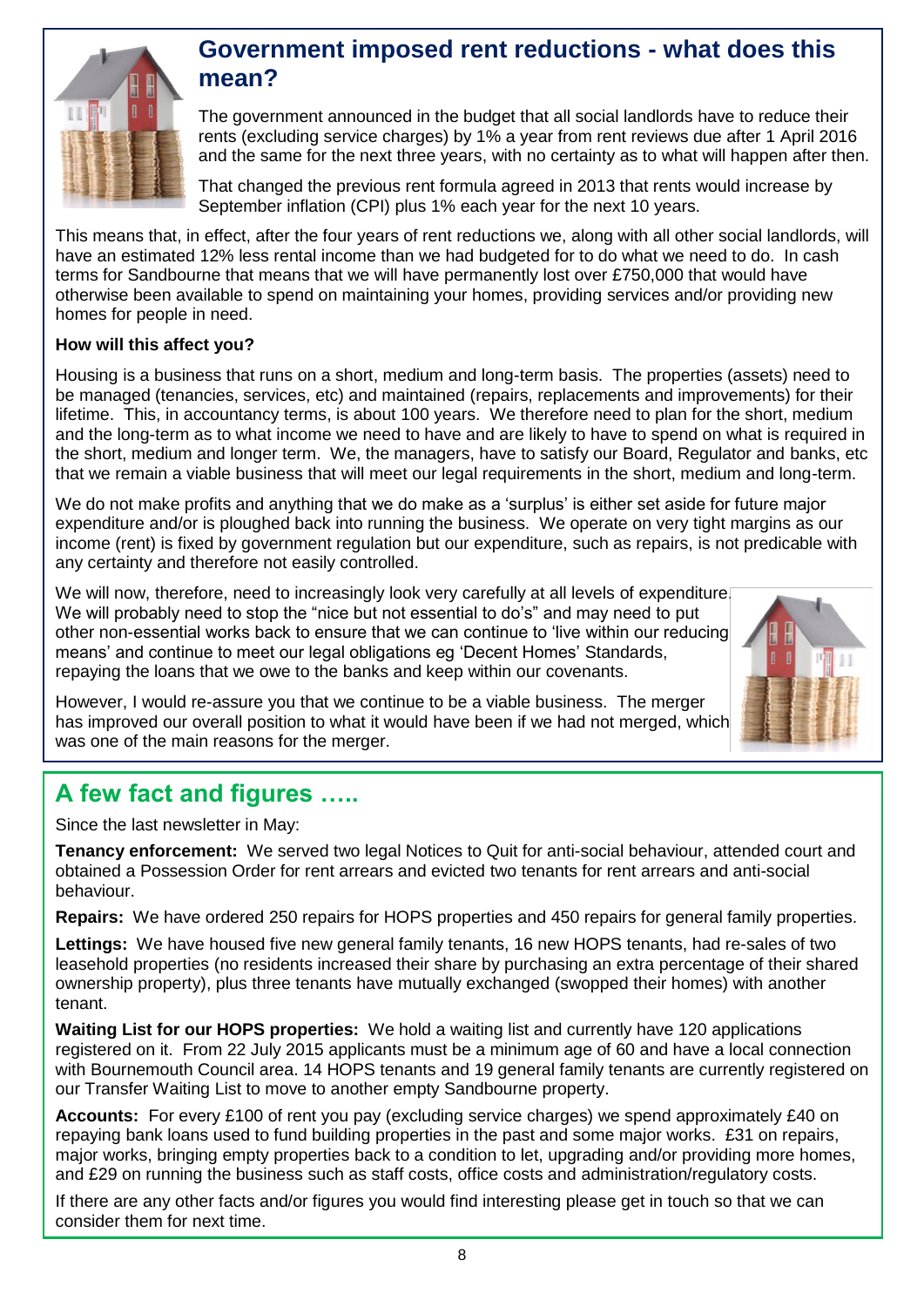### **We do take anti-social behaviour seriously**

We're sure some residents think that we don't take anti-social behaviour seriously and there is no point in reporting it.

However, we do take it seriously and will take appropriate action where there is a proven breach of the tenancy/lease conditions. This action may include obtaining Court Orders and ultimately evicting tenants, where necessary.

This year we have obtained Court Orders for possession of three homes and two of those possession orders have resulted in the tenants being evicted from their homes with one being due to serious and persistent anti-social behaviour. Notices to Quit have been served on a further two tenants.

In the first instance, we aim to give residents advice on how they may be able to resolve issues between themselves but, if this is not possible, Sandbourne will intervene and investigate the situation and take appropriate action based on the circumstances of the case.

Examples of anti-social behaviour include, but are not limited to, the following:

- Violence or threats of violence
- Arson or attempted arson
- Damage to property
- Alcohol and/or drug misuse
- Unreasonable and persistent noise

Children playing, cooking smells, people doing DIY or a one-off noisy party can cause annoyance but would not normally be accepted as anti-social behaviour, unless the activity causes a breach of the tenancy agreement/lease.

If you wish to report anti-social behaviour caused by any of Sandbourne's residents, please contact the housing team for advice.

If you'd like a copy of our leaflet, please contact the registered office.





**Rubbish disposal – recycling bins**

Did you know that what you can put in what colour bins varies between councils, for example, in Poole: black = household waste; blue = recycling; and green = garden waste, whereas in Bournemouth they are black for recycling and blue lid bins for normal household rubbish. Therefore you need to check any labelling on the bins to make sure you get it right.

However, the message remains the same, whatever colour bins you have, you should not contaminate recycling bins by placing normal domestic/household waste in them and you should not put your recycling in plastic bags.

If you live in a flat and need to carry your recycling to the communal bins, please just empty the contents into the correct bin and put your carrier bag in the domestic waste.

If you are clearing up after a dog, please make sure you use the dog poo waste bins, where provided. If there aren't any near you, please make sure it is appropriately bagged and placed in the household waste bins.



Full details of what can or cannot be recycled can be found on your Council's website, so please check if you are not sure.

### **Coastal Credit Union**

Coastal Just a reminder that one of the many ways you can make payments to Sandbourne is using the Coastal Credit Union. They accept cash, cheques and bank transfers over the counter for your rent, or any other payments you make to us. They do **not** accept payment by credit card. They're at: 531/533 Christchurch Road, **Boscombe**, Bournemouth, BH1 4AG (10am to 3pm Monday to Friday; and 10am to 2pm on Saturdays) or Ground Floor, Beech House, 28-30 Wimborne Road, **Poole**, BH15 2BU (10am to 2pm Monday to Friday). You'll need to produce your rent card with your payment at the counter (cheques should be made payable to **Sandbourne Housing Association**). Please keep your receipts as proof of payment.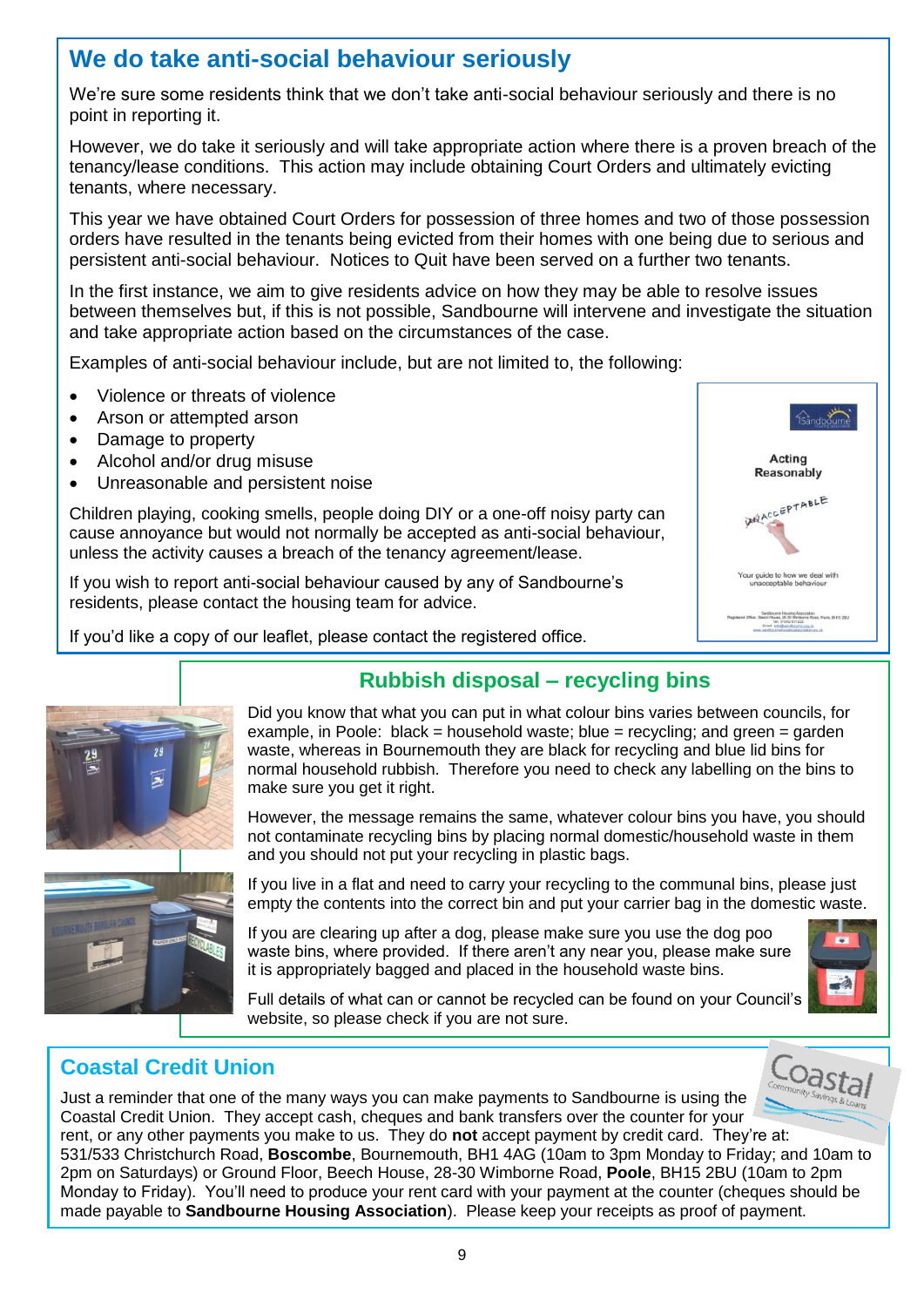### **Home Contents Insurance**

Sandbourne does not insure residents' furnishings or belongings. We strongly advise you to take out your own home contents insurance. This should cover you against damage to your personal belongings, floor coverings, furniture and other contents and decorations, including damage from fire, flood, break-in and vandalism, or accidents caused by you to your neighbour's property or Sandbourne communal facilities.

When choosing an insurance policy, you should make sure that it covers broken glass and locks in doors and windows, as these are repairs you normally have to pay for. Your insurance should also cover items if they are stolen in a break-in.

### **Safeguarding/Protection from abuse**

If you feel that you are being abused or suspect that another resident is being abused (physical, emotional, sexual, sensory deprivation, neglect, imposed isolation, financial/material, discriminatory), you can contact us for more information about what to do. Alternatively, you can report this directly by contacting the relevant safeguarding team for your local authority area:

**Bournemouth** residents can contact their local safeguarding team on tel no: **01202 454979**

People living in **Poole** can contact their local safeguarding team on tel no: **01202 633902**

and for **East or North Dorset** residents can telephone: **01305 221016**

**Please note, if we receive any reports, we are obliged to report them.**

### **Coming soon ……**

### **New Sandbourne Residents' Handbook**

A new joint Sandbourne Residents' Handbook is currently being drawn up by a panel which includes resident Board members Theresa Saunders and Michael Ganderton, who are looking after your interests.

Our aim is to have this sent out to all residents late 2015/early 2016.

### **Repairs Handbook …**



HOPS residents have access to a **Repairs Handbook** to help them identify and explain to us what may be faulty in their home when reporting repairs. If you are a former BPHA resident and would like a copy of this booklet, please contact the registered office to request one. We plan to automatically provide these to all new residents.

### **A new way for you to let us have feedback** .

We are pleased to announce that in addition to being able to contact us by phone, email or via our website contact form, you will soon be able to give us your feedback using our new website feedback page, which should be available between now and Christmas/the New Year.

There will be certain conditions attached to using this feedback page though as it is not intended to be used as a tool for residents to make personal comments about other residents or staff. If we feel that an inappropriate comment has been made, we reserve the right to not post it on the website and/or remove it. We may also add our own comment by way of a response to any items that are published.

However, we hope that this will prove to be a useful channel for two-way communication where constructive feedback/comments are made.

If you would like to do this, once it is up and running, you will need to go to the feedback page on our website: [www.sandbournehousingassociation.org.uk](http://www.sandbournehousingassociation.org.uk/) and look for the Feedback/Comments page.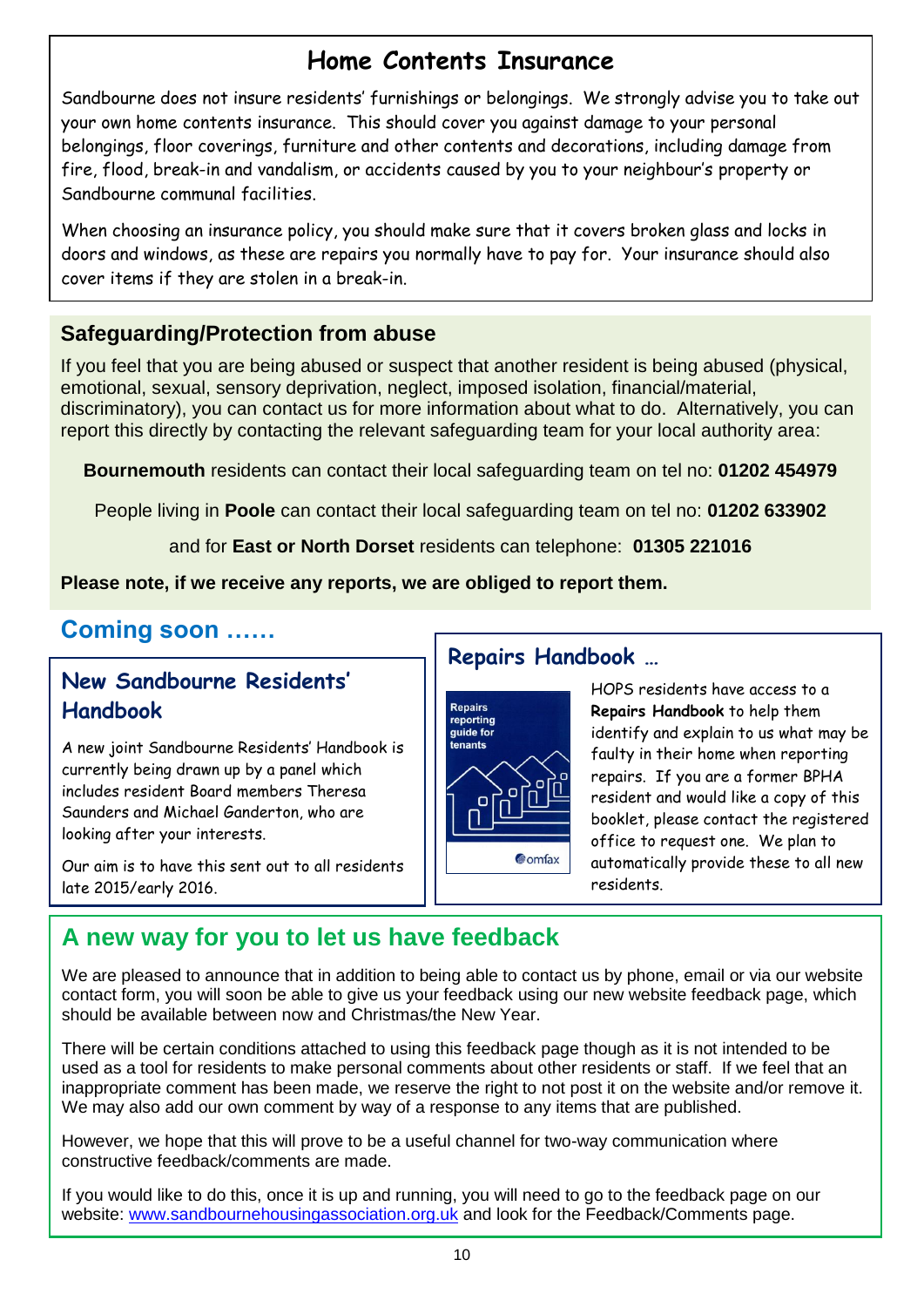### **For our HOPS residents (Belle Vue, Stourwood and Craigleith Sites)**

### **Change of minimum age for HOPS schemes**

In the last edition of Sandbourne News we asked you to let us have your views about the age limit for our HOPS schemes which, at that time, was 55+.

We took on board all of the feedback received and it was agreed by the Sandbourne Board in July that the age limit would be raised to 60+ with immediate effect.

This is in line with current legislation for the exemption of properties under 'Right to Buy' and is in line with Ringwood and District Old People's Housing Society's current guidelines.

However, we will still consider applicants who were 55+ and registered on our waiting list before the July Board meeting decision but all new applicants after that date have to be over 60.

Our scheme at Craigleith is excluded from the age limit due to the specific needs of those residents and that will remain at 50+.

### **Bournemouth Careline …..**

Former BPHA residents will be used to using Bournemouth Careline for emergency repairs, but for our HOPS residents there have been some recent changes and we thought it worthwhile reminding you of some do's and don'ts.

- If you're going away on holiday, please use your pull cord and just let Bournemouth Careline know. You can do the same when you are back home. They are the first port of call if there is an emergency, for example a flood in the flat above, and it would be useful for them to know in case we, or a contractor, need to enter your flat in your absence. You no longer need to let us at Sandbourne know if you're going to be away.
- Bournemouth Careline provides a 'morning call' to those residents who choose to have this service. This is available by signing up with them at a cost of £1 per week. If you would like more information, please contact the housing team or Careline direct.
- As 'morning calls' are made between the hours of 9am and 11am, it does mean that they are particularly busy during this time. If you need to contact them, and it is not urgent, please try to avoid these times.
- If you normally get a morning call but need to go out, please use your pull cord and let Careline know to avoid them needing to contact your family or friends to check that you are okay, if they try to contact you and get no reply.
- If you accidentally set off the alarm in your flat or in the lift, please wait for Careline to answer the call and let them know that it was an accident – this will avoid them calling a member of staff or contractor out to check that either you are okay or that someone isn't stuck in the lift.
- Burning toast, or similar, does happen and can set off the fire alarm, which again goes through to Careline. They cannot accept the word of a resident that there is not an actual fire and they have a duty to call the Fire Service.

Therefore, if possible, close the kitchen door and put on your extractor fan when cooking and if you do burn something, please open the window to let the smoke out and don't be tempted to open the doors as that could trigger more alarms.

The Fire Service has recently been in contact with us as they are concerned at the number of false alarms they are called out to.

 Please do not call Careline if you need a routine repair carried out – they should only be contacted for out-of-hours 'emergencies'. Please ring the office (01202 671222) to report non emergency repairs; you will be able to leave a voicemail message when the office is closed. You can also email us at info@sandbourne.org.uk.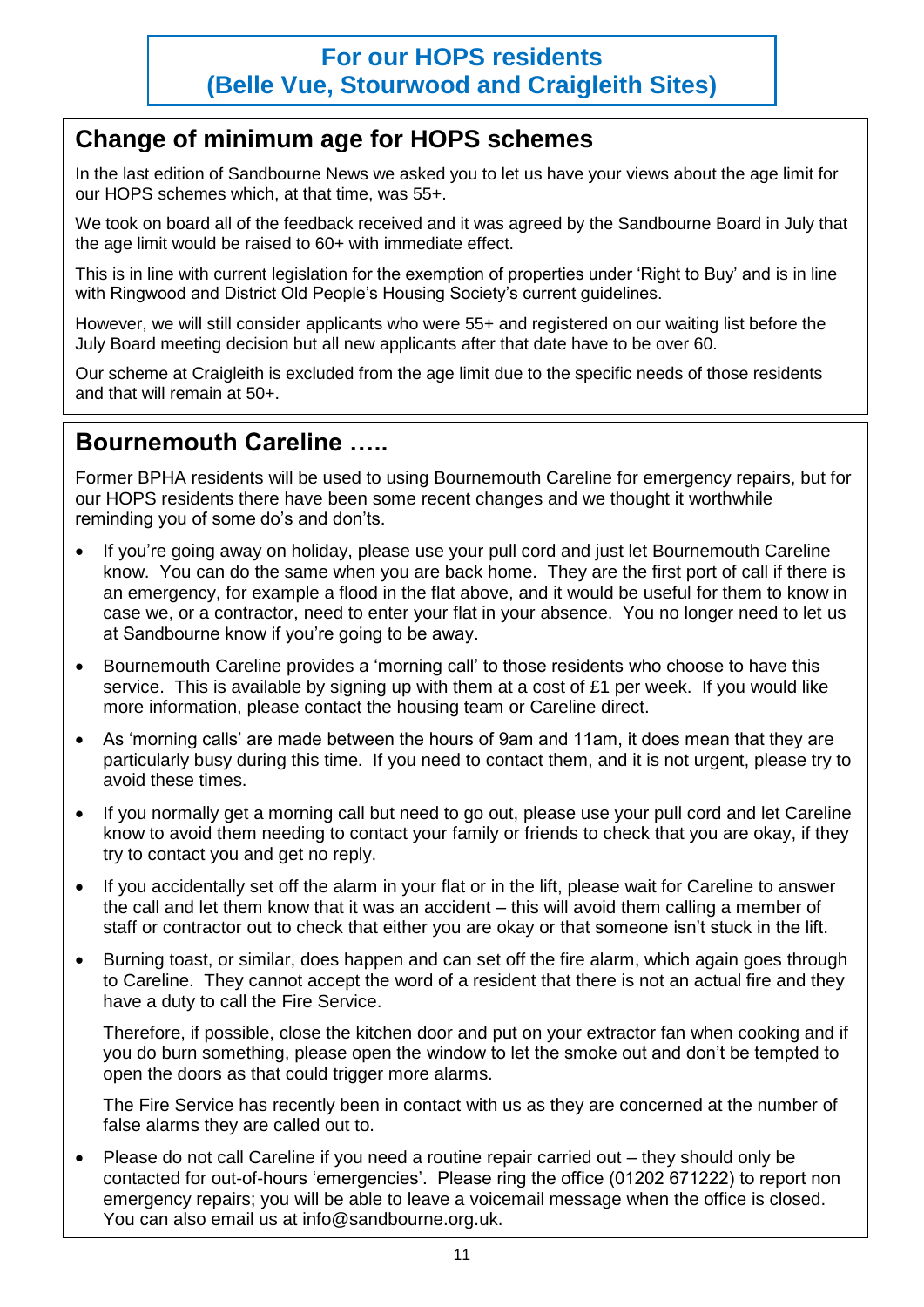### **Floating support for HOPS residents**



Sandbourne has widely advertised this service to our HOPS residents.

Bournemouth Churches Housing Association (BCHA) offer help with housing-related support and give assistance to residents so that they can maintain their tenancy and increase independence and, subsequently, improve quality of life.

Examples of the support they can offer could be advice about paying bills and claiming benefits or accessing local services in your local community.

They have a Floating Support Team who cover several housing associations in the area with residents who are 55+.

If you would like to know more about this service, please speak to the housing team in the first instance, or look for one of the BCHA leaflets in the drop-in rooms/on scheme notice boards. They can then discuss your needs and refer you to them.

A representative from BCHA (Natalie Myles) currently visits the Woodlands drop-in room every other Tuesday from 10am until 12 noon.

We are looking to roll this out to cover the Highfield drop-in room once a month and then change Woodlands to once a month. However, referrals and appointments can be made any time by contacting the housing team on 01202 671222 or Natalie directly at BCHA – please see your notice board for her up-to-date details.

### **Testing of alarms at HOPS schemes**

New arrangements are now in place for how Sandbourne will test the alarms in your flat.

This includes testing all your Tunstall equipment.

It will now be Tunstall who will carry out these tests



and they will make an appointment with you in advance.

It is important that you try to keep this appointment, or make alternative arrangements with them.

If Tunstall call at the time agreed and you are out, then you may be re-charged for the missed appointment.

### **Fire Service call-outs for smoke alarms**

Did you know that if your smoke detector goes off, Careline are obliged to let the Fire Service know, even if you have just burnt your toast and you've told them that everything is okay?

This results in the Fire Service being called to flats, unnecessarily, because they have a duty to visit and check that there isn't an actual fire.

We have agreed with the Fire Service, at their request, to try and help cut down the number of calls they receive, but we need your help to do this!

Therefore, when cooking please make sure that:

- your extractor fan is turned on
- your windows are open and
- if you have a kitchen door, it is closed

In addition, if you keep your extractor fans clean, and avoid any build up of grease on them, this will also help. If you are unable to do this yourself, please remember that you can use Handworks Plus for a small charge; just call the office on 01202 671222 if you would like the details.

Just avoiding one unnecessary call could help the Fire Service save a life!

Thank you for your co-operation.

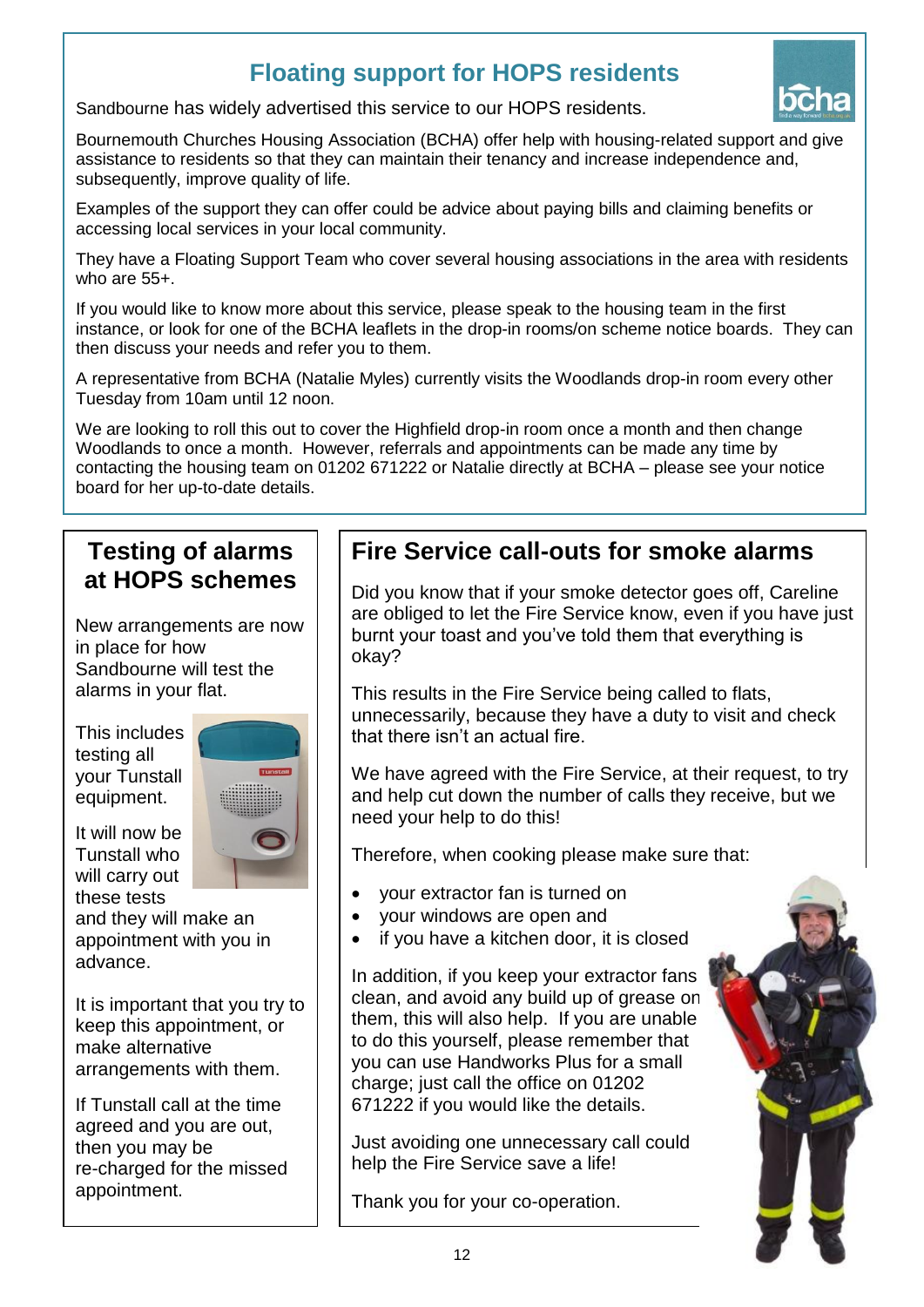### **Community Channel Project (HOPS sites)**

We have received 100% government grant funding to participate in and fund work on a pilot project with a number of other organisations. This is to use technology to help alleviate social isolation for HOPS residents. HOPS residents will have already been invited to a few meetings to hear more about this.

We will shortly be looking to install TV screens at the main entrances to all our HOPS blocks of flats. The TV screens will be used similar to those you see in some doctors surgeries eg used to publish and advertise local information and/or events.

There is also a local channel(s) 'app' being developed. This will enable residents who have access to the internet and have a computer, smart phone, laptop or tablet to be able to subscribe to, access and message with each other and/or set up online groups eg 'crafting group' clubs for exchanging information etc, in addition to seeing what is on the TV screens.

It is also intended that this will be used by external agencies who will publish and allow access for residents to see, say, the filming of any local events eg the air show or even Sandbourne's Annual General Meeting.

We are also taking this opportunity to set up the main entrances to all blocks of HOPS flats with CCTV monitoring, in line with that currently installed at Craigleith, which will be able to be accessed by anyone who has internet access through a computer, laptop, smart phone or tablet. We will let you know when this service is available.

These costs are all covered by the government grant and the project and what might be possible in the future will continue to develop over the coming months.

### **Benches in communal areas**

We received a lot of complaints at our HOPS schemes this year about the placing of benches

outside of flat windows and also about their maintenance and replacement.

Meetings are planned for next Spring with those residents who have expressed concerns but, in the meantime, our policy is:

- we don't maintain benches it isn't economic to do this in terms of man hours; and
- we don't replace them when they are damaged or they become dangerous – we will dispose of them.

If you want to add a bench to the communal garden area yourself, please speak to the housing team about this first, bearing in mind you will be responsible for its upkeep.

We'd also like to take this opportunity to remind residents that noise travels and ask you to consider this if sitting close to any of the flats.

Thank you.

### **Welcome to Jacqui at Craigleith**



Welcome to Jacqui Gadd who is now the new Willow Tree Support Manager at Craigleith

in Bournemouth and works out of the Willow Tree office with her team.

There are lots of activities at Craigleith, details of which can be found on their notice board.

These range from coffee and cake mornings to bingo and barbeques, as well as the CRUMBS lunches and their new fish and chip teas which start in September for their residents.

### **Fund raising – a family affair ….**

We know there is a lot of work being done in the name of charity at our schemes and here is a good example.

Residents, Brian and Jean Tigg held a coffee morning at Woodlands in the summer, seen here on the day with two of their three great grandchildren who were lending a helping hand.

They raised just over £250 for the National Brain Appeal where it will be used to research further into frontal temporal dementia, a horrible disease which sadly took their daughter in 2013.



Well done.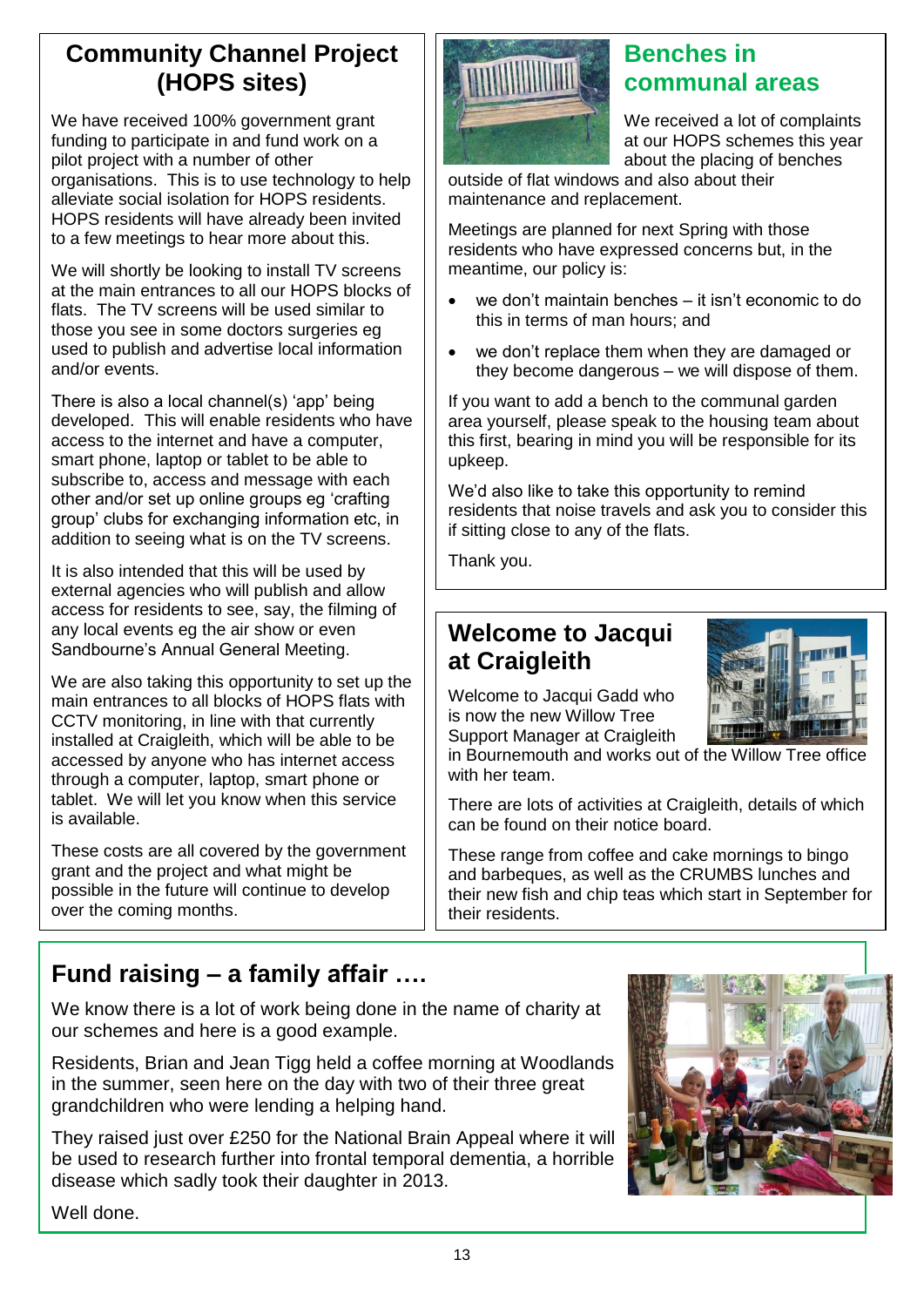### **Guest rooms at HOPS sites - consultation**

You will recall that we recently told you that we will increase guest room charges from £15.00 to £20.00 per room per night from 1 October 2015.

We are now in the process of calculating the real cost of providing this service as it cannot be subsidised through rental income.

The following are a list of all the main items of costs that need to be taken into account in continuing to rent out the guest rooms.

- 1. cleaning
- 2. repair, maintenance, decorating and insurance
- 3. electricity, heating, lighting and water
- 4. provision and lifespan and replacement of items eg beds and mattresses, etc
- 5. staff time and administration to manage bookings and payments.

After this exercise has been completed we will inform you of the outcome. There will then be a few options available. We will take into account your views before we decide how to proceed.

The options could be as follows:

- 1. The guest room charge could be made 'free' with the actual cost of providing the service being added to everyone's weekly service charge spread across all HOPS properties. The guest rooms would then only be used by those HOPS residents' families and/or visitors.
- 2. Not charge within the service charge. Continue as now to make a separate charge but charge the true cost of providing that service (likely to be higher than £20.00 a night) to those people using the guest rooms.
- 3. We stop making the guest rooms available to be used at all (a last resort).

We will let you know when a decision has been reached but, in the meantime, the charge will still increase to £20 per room per night from 1 October 2015.

#### **Sandbourne guest rooms**

We have the following basic guest rooms available for residents to book:

- **Woodlands**, ground floor twin plus level access shower;
- **Woodlands**, third floor family (double and single bed) plus level access shower;
- **Milne Court**, first floor twin plus bath;
- **Harcourt Grange**, second floor twin plus bath; and
- **Craigleith**, third floor twin plus level access shower.

We are continuing to work on a new system for booking these guest rooms, which are available to all Sandbourne residents.

In the meantime, for further details and/or bookings, please contact 01202 671222.

Please note that we cannot guarantee being able to book a room at short notice due to staff and/or cleaner availability.

#### **Booking of Communal Lounges**

The resident lounges at Woodlands, St Kilda and Craigleith can be booked for events which are open to **all** residents to attend. There is **no** charge and bookings can be made via the registered office on 01202 671222. We cannot, however, accept bookings for totally private functions, for example family birthday parties, which exclude other residents from using the lounges.

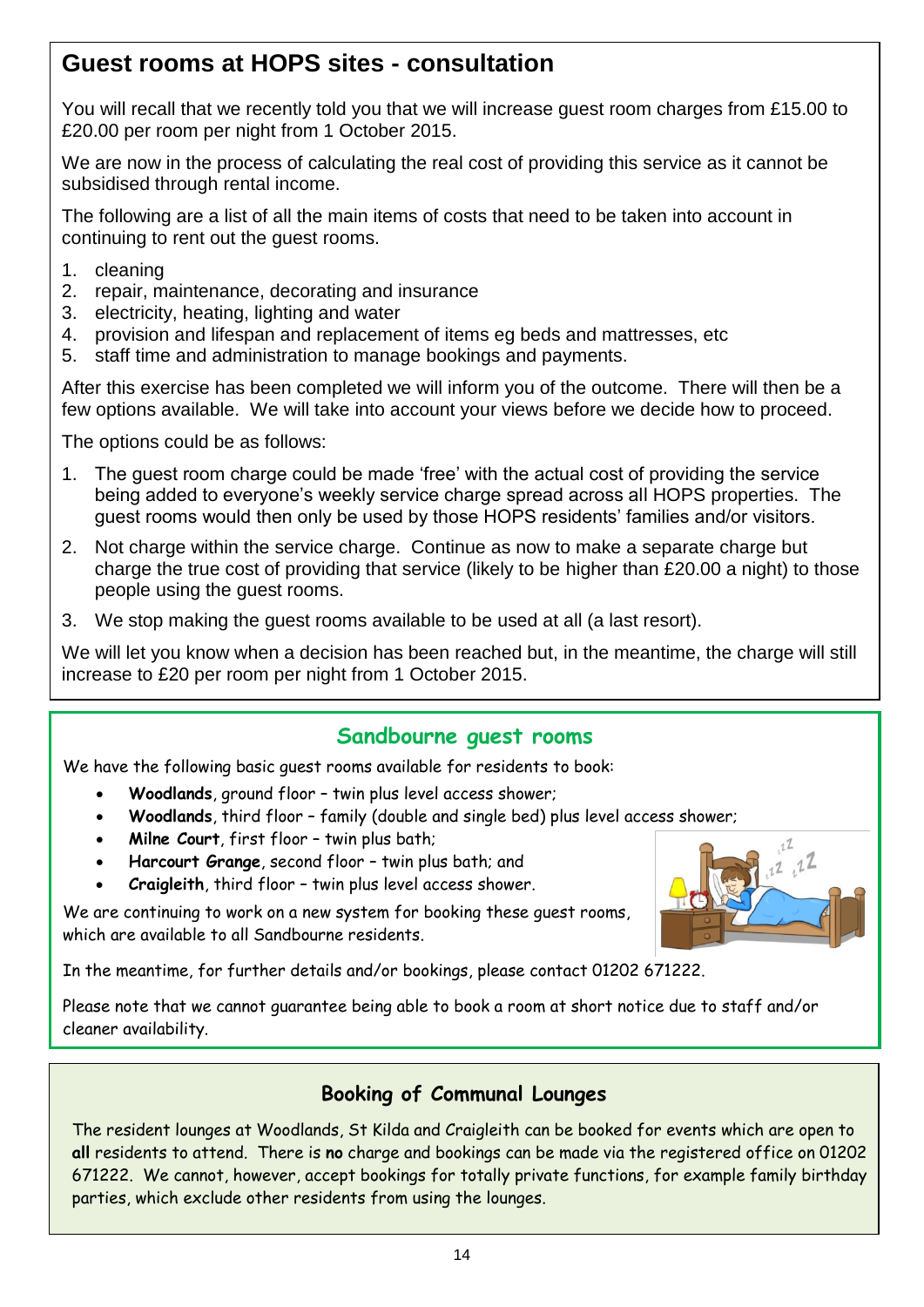### **Breakfast Club at St Kilda**

CRUMBS have told us that, due to lack of numbers, the breakfast club they currently run at St Kilda will have to stop at the end of September.

As with all facilities, if you don't use them, then you are likely to lose them!!

### **Do you want to get to know or socialise with your neighbours?**

If so, here is a taste of some of the events that happen at our three **HOPS sites**:

**Beetle Drive**, St Kilda's Lounge, first Friday of every month at 2pm (on the other Fridays it's Bingo in St Kilda's Lounge at 2pm)

**Bingo**, Woodlands lounge, Tuesdays at 7.30pm

**Coffee Morning,** Woodlands Lounge, every Tuesday from 10am to 12 noon

**Craft Group,** Woodlands Lounge, Mondays between 2 and 4pm

**Fish and Chip Lunches**, Woodlands Lounge, one Wednesday per month at 12.30pm

**Library,** St Kilda's lounge**,** every month on a Thursday

**Lunches** (CRUMBS), Craigleith Lounge, every Wednesday at 12.30pm onwards

**Lunches** (CRUMBS), St Kilda Lounge, every Tuesday at 12.30pm onwards

**Songs of Praise** (FACE), Woodlands Lounge, second Monday of each month

**Tea and Topic** (FACE), Woodlands Lounge, third Thursday of each month

There are also regular events held at Immanuel Church, including a Thursday beginners **computer club** from 9.30-11am.

**For all of the above events, and others, please check the notice boards regularly for the latest/up-to-date information/details, including prices and whether you need to book in advance.**

#### **Organisers:**

If the details given above are incorrect, or you would like to add something, please contact the Administrator

or

if there is anything that you would like to set up/start up and would like advice on how to do this, please contact the housing team on 01202 671222.

We would love to publish more of your stories and details of what happens in your community.

If you have any articles (and photos) please send them to the Administrator either by post or email at [gail@sandbourne.org.uk.](mailto:gail@sandbourne.org.uk)

If you are including photographs, please make sure that you let us know if you have permission from all those people in them that we can use this in our newsletter, which does go on our website.

Thank you.